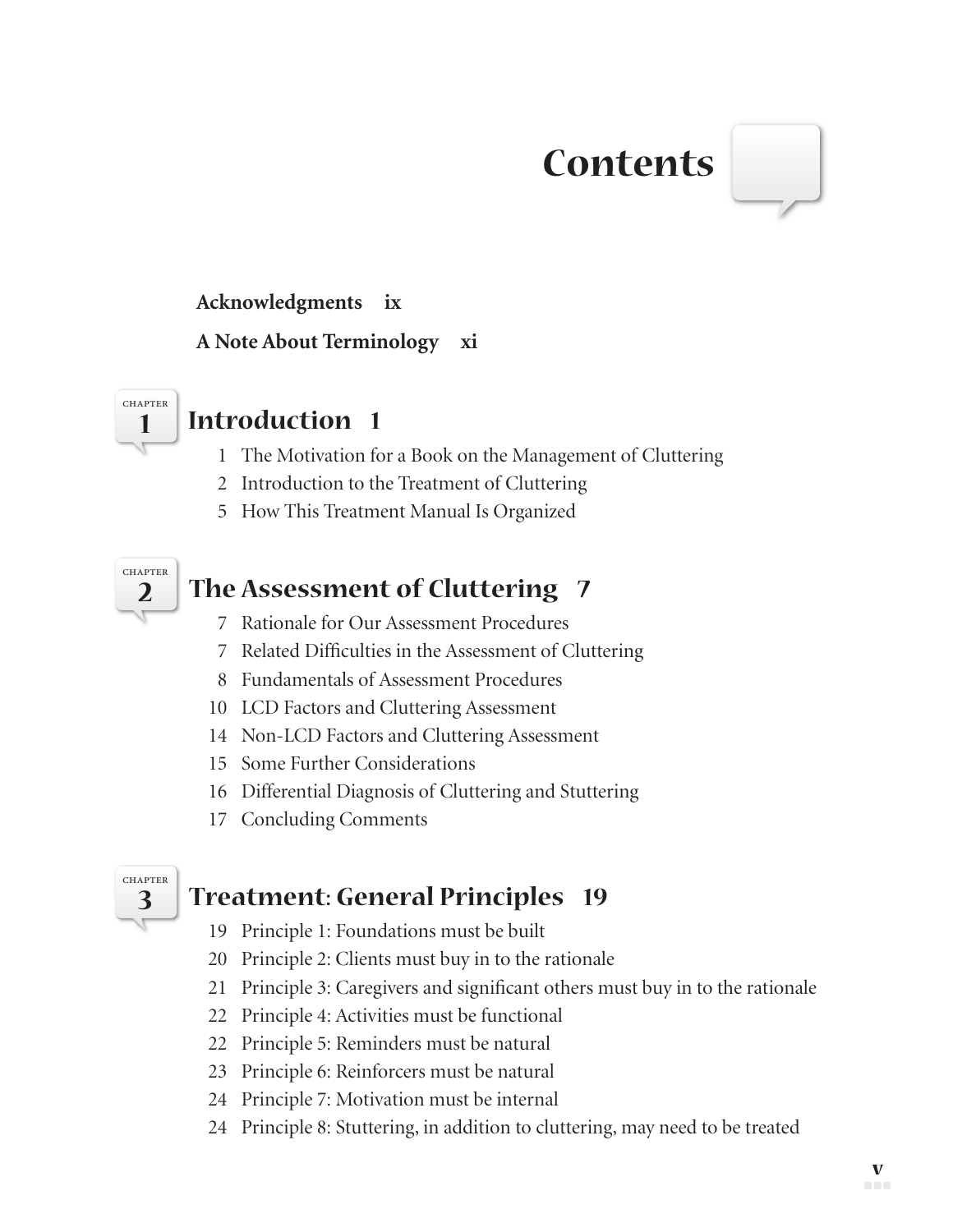

# **Treatment Activities for the School-Age Child 27**

- 27 Activity 1: Building a strong foundation
- 29 Activity 2: The "how's" and "what's" of speech
- 31 Activity 3: The scientific experiment
- 33 Activity 4: Changing how I say it
- 35 Activity 5: Changing what I say
- 37 Activity 6: Putting the "what's" and "how's" together in solution-based flowcharts
- 39 Activity 7: Becoming a communication detective
- 42 Activity 8: Developing self-regulation
- 44 Activity 9: Organizing what I write
- 47 Activity 10: Organizing what I say



## **Treatment Activities for the School-Age Child Who Is Cluttering and Stuttering 51**

- 51 Activity 1: How are my cluttering and stuttering different?
- 52 Activity 2: How do my cluttering and stuttering work together?
- 53 Activity 3: What stuttering strategies can help?
- 54 Activity 4: Deciding what strategies to use when
- 55 Activity 5: Putting it all together for carryover
- 57 Special Considerations for the School-Age Population



## **Treatment Activities for Adolescents and Adults 59**

- 59 Activity 1: Identifying the issues using video—Knowledge is power
- 63 Activity 2: Speech rate control—Establishing a base speech rate
- 65 Activity 3: Speech rate control—Changing gears to suit the terrain
- 67 Activity 4: Cancellations and pull-outs—Managing moments of cluttering
- 69 Activity 5: Identifying speech and language aspects of non-fluency
- 71 Activity 6: Normal non-fluencies in cluttering
- 73 Activity 7: Discourse and adjusting language content
- 75 Activity 8: Conversational skills
- 77 Activity 9: Writing—Improving accuracy and intelligibility
- 79 Activity 10: Becoming one's own clinician—Planning for the future